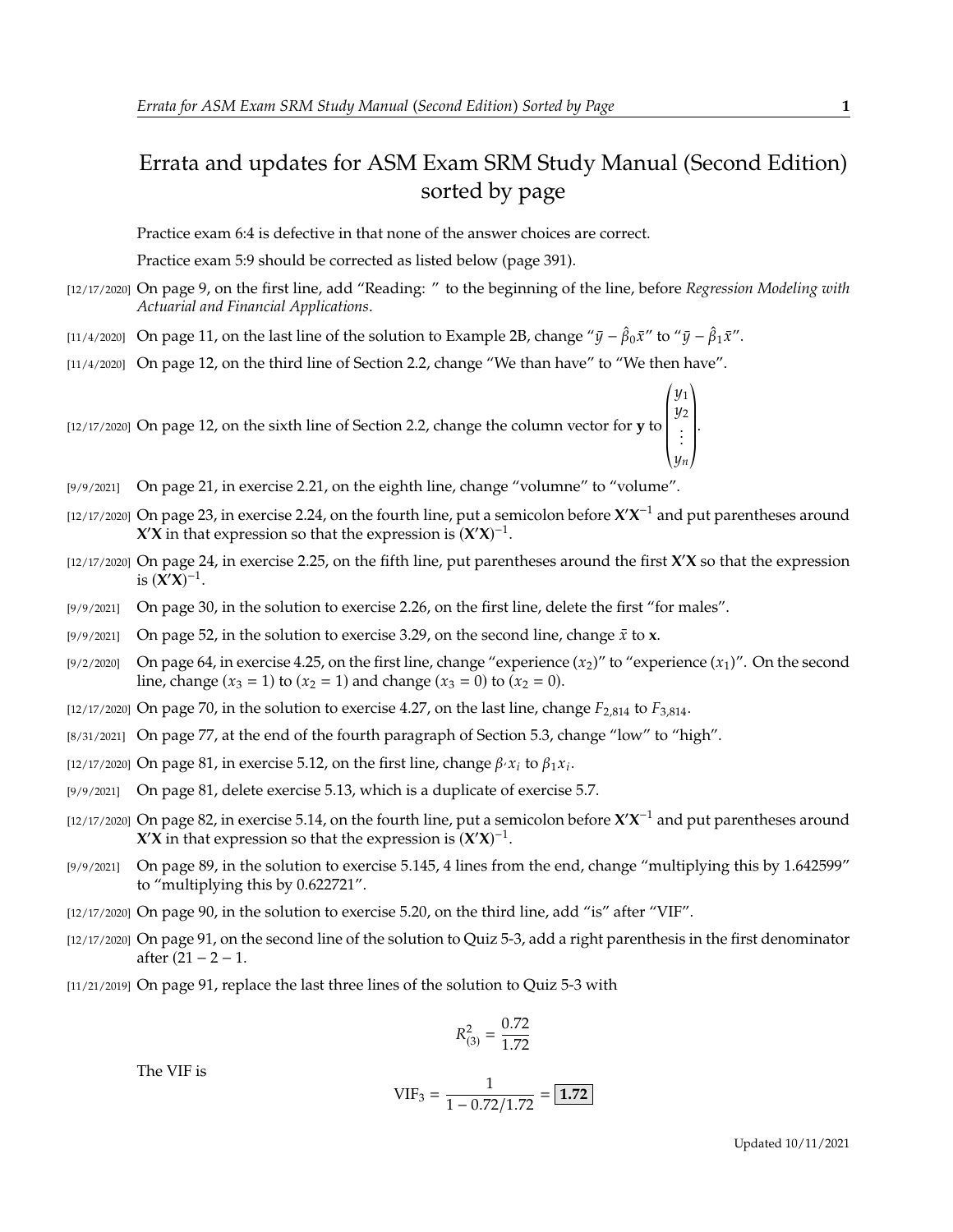$[12/17/2020]$  On page 99, in exercise 6.11, in answer choices (D) and (E), change 1.4 to 2.4.

- $[8/2/2019]$  On page 100, in the solution to exercise 6.6 statement II, on the first line, change "the higher the variance" to "the lower the variance".
- [9/9/2021] On page 100, in the solution to exercise 6.7, on the first line, change "thin" to "thing".
- [8/2/2019] On page 101, in the second bullet, on the second to third lines, change "cannot decrease the RSS and will almost surely increase it" to "cannot increase the RSS and will almost surely decrease it".

[12/18/2020] On page 107, in exercise 7.5, on the first line, change "lke" to "like".

- [12/18/2020] On page 108, in exercise 7.9, in the table, for Model 4, change  $X_4$  to  $X_5$ .
- [9/9/2021] On page 110, in step 5 of "Forward subset selection", on the second line, change  $d = 0$  to  $p = 0$ .
- [12/18/2020] On page 111, in exercise 7.18, in the table, remove the horizontal line between Model 17 and Model 18.
- [12/18/2020] On page 112, in exercise 7.20, in the table, remove the horizontal line between Model 17 and Model 18.

[8/10/2021] On page 118, in the solution to exercise 7.27, on the last line, change  $\left(\frac{n-1}{n}\right)$  $\frac{n-p}{p}$  $\left(\frac{n-1}{n}\right)$  $\frac{n-p-1}{p-1}$ .

- [8/10/2021] On page 119, in the solution to exercise 7.29, on the second line, change  $\left(\frac{n-1}{n}\right)$  $\frac{n-p}{p}$ to  $\left(\frac{n-1}{n}\right)$  $\overline{n-p-1}$
- [9/9/2021] On page 138, in the solution to exercise 8.12, change the final answer to **10.43478** .
- [8/10/2020] On page 138, replace the solution to exercise 8.14 with:

The RSS at the fitted values is 34, and the penalty function is  $(3^2 + 2^2)\lambda = 13\lambda$ . At the three lower values of RSS in the table, we have:

| $(\beta_1,\beta_2)$ | RSS | Penalty function               |
|---------------------|-----|--------------------------------|
| (4,2)               | 16  | $(4^2+2^2)\lambda = 20\lambda$ |
| (3,3)               | 31  | $(3^2+3^2)\lambda = 18\lambda$ |
| (4,3)               | 33  | $(4^2+3^2)\lambda = 25\lambda$ |

 $\lambda$  must be at least high enough so that the difference in penalty functions is greater than or equal to the difference in RSSs. In other words,  $\lambda \geq$  Difference in RSS/Difference in penalty. The quotients are 18/7,  $3/5$ , and  $1/8$ , with the biggest difference,  $18/7$ , occurring at  $(4,2)$ .

 $\text{(12/18/2020)}$  On page 139, in the solution to exercise 8.20, replace the final answer  $(\hat{\beta}_1, \hat{\beta}_2) = (0, 3)$  with  $(\hat{\beta}_1, \hat{\beta}_2) = (3, 0)$ 

- [9/26/2021] On page 141, the wording for prediction and confidence intervals is confusing. Make the following changes:
	- Change the paragraph containing equations (9.2) and (9.3) to

The variance of the realized value of y is the variance of y<sup>\*</sup> plus the variance of the error term, which is estimated by  $s^2$ . Accordingly a  $1 - \alpha$  confidence interval for the predicted value  $y^*$  is is estimated by  $s^2$ . Accordingly, a  $1 - \alpha$  confidence interval for the predicted value  $y^*$  is

$$
\hat{y}^* \pm t_{1-\alpha/2} s \sqrt{\frac{1}{n} + \frac{(x^* - \bar{x})^2}{\sum (x_i - \bar{x})^2}}
$$
(1)

.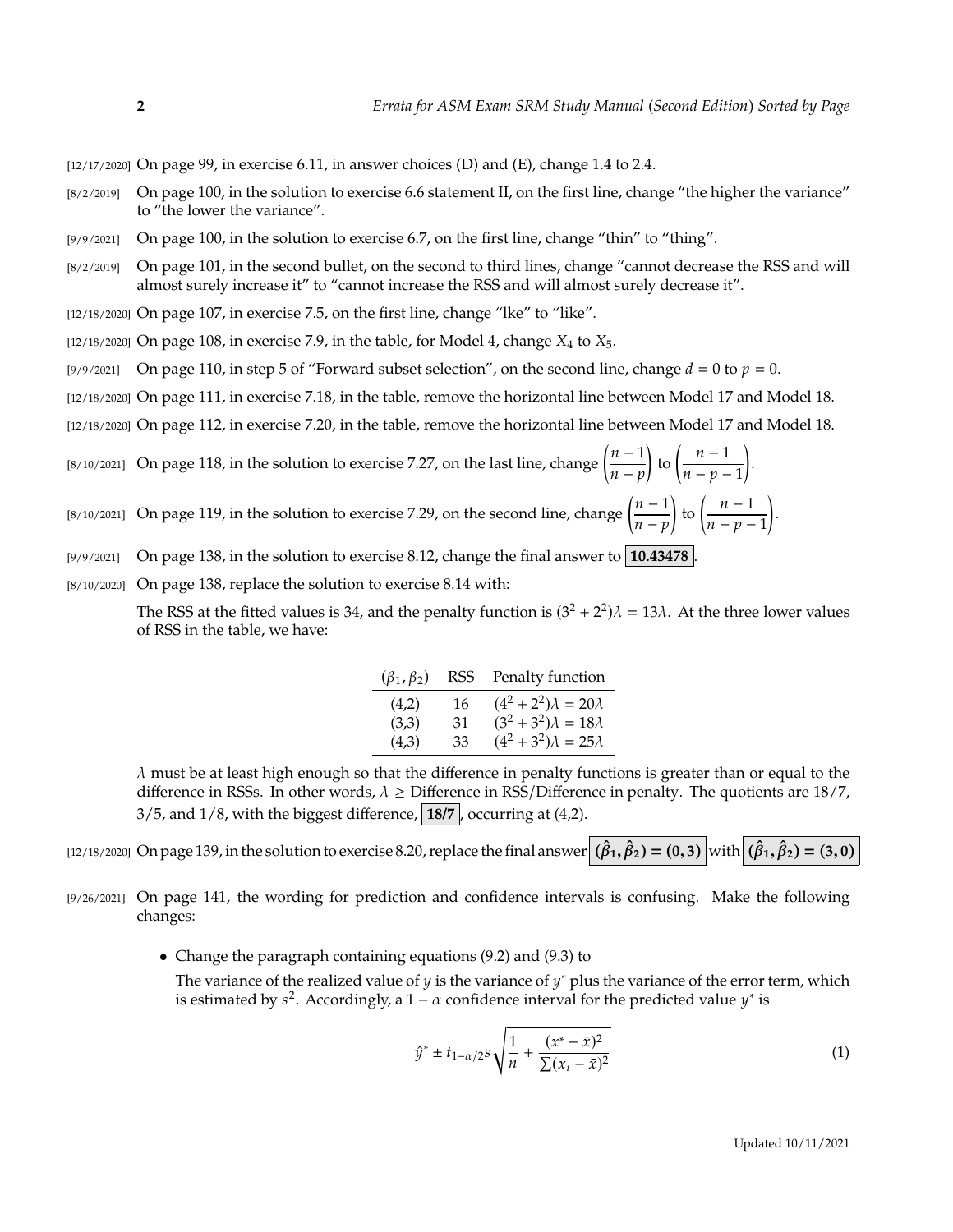and a 1 –  $\alpha$  prediction interval for the realized value of  $\gamma$  is

$$
\hat{y}^* \pm t_{1-\alpha/2} s \sqrt{1 + \frac{1}{n} + \frac{(x^* - \bar{x})^2}{\sum (x_i - \bar{x})^2}}
$$
(2)

There are  $n - 2$  degrees of freedom.

- On the first line of the next paragraph, change "prediction" to "realized value".
- [8/13/2020] On page 142, in exercise 9.4(i), change  $\bar{x}_2$  to  $\bar{x}$ .
- [12/18/2020] On page 151, two lines below the numbered list, delete the extra period after "model".
- [9/9/2021] On page 153, three lines above Table 11.2, change  $b(\theta) = \theta$  to  $b(\theta) = e^{\theta}$ .
- [8/30/2020] On page 153, two lines above Table 11.2, change  $b(\theta) = \theta$  to  $b'(\theta) = \theta$ .
- $[9/9/2021]$  On page 157, in Table 11.3, on line 3, change "famly" to "family".
- [9/9/2021] On page 166, in exercise 11.20, in the table, on the row for Zone 4, degrees of freedom (df) should be 0.
- [8/30/2019] On page 181, on the third line after "Cumulative logit and proportional odds models", change  $Pr(Y \leq j)$ to  $Pr(Y \leq m)$ .
- [9/7/2020] On page 195, in the box before exercise 12.32, on the displayed line, replace the left side with ln  $\frac{\sum_{i \leq j} \hat{\pi}_i}{\sum_{i \leq j} \hat{\pi}_i}$  $\frac{1}{1-\sum_{i\leq j}\hat{\pi}_i}$ .

[12/19/2020] On page 197, in exercise 12.39, on the second line, change  $x_j$  to  $x_i$ .

- [10/3/2021] On page 208, in the first full paragraph, on the second line, change "to make  $e^{\alpha_i}$  a gamma distribution" to "to make  $\alpha_i$  a gamma distribution". In fact  $e^{\alpha_i}$  follows a loggamma distribution "to make  $\alpha_i$  a gamma distribution". In fact,  $e^{\alpha_i}$  follows a loggamma distribution.
- [6/16/2020] On page 208, in exercise 13.1, the last four lines of the table should be:

| Family size |       |
|-------------|-------|
| $1$ or $2$  | 0.000 |
| 3 or 4      | 0.137 |
| 5 or more   | 0.355 |

[9/9/2020] On page 222, in equation (14.15), add a pair of parentheses to the denominator so that it is  $1-(\exp(l_0/n))^2$ .

[9/9/2020] On page 224, in equation (14.15), add a pair of parentheses to the denominator so that it is  $1-(\exp(l_0/n))^2$ .

- [9/9/2021] On page 227, in exercise 14.9, on the first line, change "varialbes" to "variables". On the second line, change  $mu_i$  to  $\mu_i$ .
- [9/9/2021] On page 227, in exercise 14.10, on the first line, change  $x_1$ , *cdots*,  $x_5$  to  $x_1$ ,  $\cdots$ ,  $x_5$ .<br>[9/9/2021] On page 253, in the solution to exercise 15.10, on the first line, change "so in M
- On page 253, in the solution to exercise 15.10, on the first line, change "so in Model I  $Y = P''$  to "so in Model I  $Y = U$ . On the last line, change "one N" to "two Ns".
- [9/9/2021] On page 254, in the solution to exercise 15.15, the signs of the  $\varepsilon_i$  in the table should be reversed; they should also be reversed in the two fractions two and five lines below the table. Thus the table and should also be reversed in the two fractions two and five lines below the table. Thus the table and the following lines should read: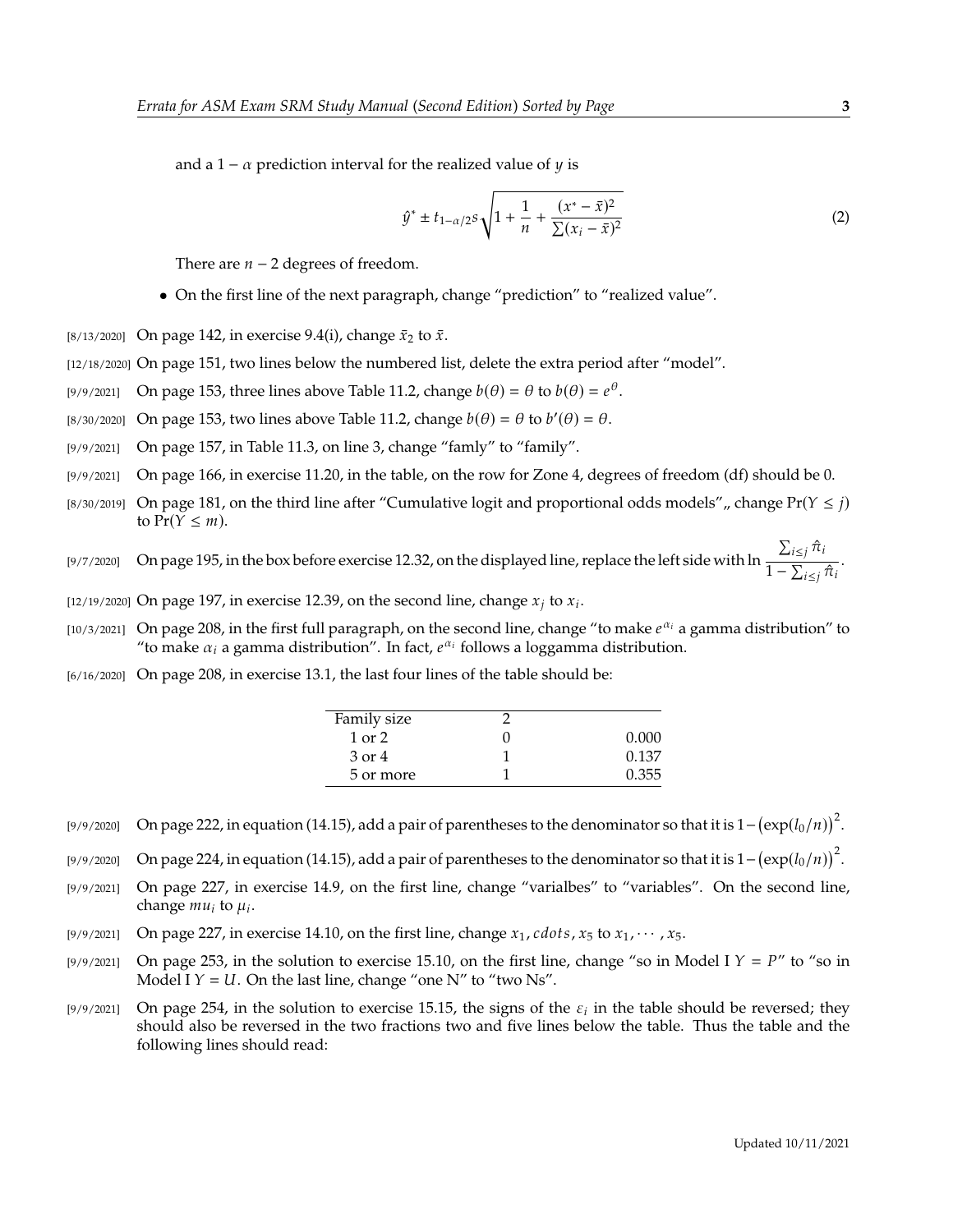| $X_i$ in<br>training set | <b>Nearest</b><br>two points | Fitted value             | Yi | $\varepsilon_i$ |
|--------------------------|------------------------------|--------------------------|----|-----------------|
| 4                        | 4,12                         | $\frac{3+15}{2} = 9$     | 3  | -6              |
| 7                        | 4,12                         | $\frac{3+15}{2} = 9$     | 8  | $-1$            |
| 12                       | 12,14                        | $\frac{15+22}{2} = 18.5$ | 15 | $-3.5$          |
| 14                       | 14,15                        | $\frac{22+30}{2}$ = 26   | 22 | $-4$            |
| 15                       | 14,15                        | $\frac{22+30}{2}$ = 26   | 30 | 4               |
| 21                       | 15,22                        | $\frac{30+53}{2}$ = 41.5 | 40 | $-1.5$          |
| 22                       | 15,22                        | $\frac{30+53}{2}$ = 41.5 | 53 | 11.5            |

The MSE on the training data is

$$
\frac{(-6)^2 + (-3.5)^2 + (-4)^2 + 4^2 + 11.5^2}{5} = \boxed{42.5}
$$

We divide by 5 since no parameters are estimated.

The MSE on the test data is

$$
\frac{(-1)^2 + (-1.5)^2}{2} = 1.625
$$

[9/9/2021] On page 261, in formula (16.5), a 2 is missing from the numerator. The formula is

Residual mean deviance = 
$$
-\frac{2\sum_{m}\sum_{k}n_{mk}\ln\hat{p}_{mk}}{n-|T|}
$$

[11/6/2020] On page 270, in exercise 16.17, on the second line, change  $\lambda = 2$  to  $\lambda = 0.2$ .

[12/19/2020] On page 272, in the solution to exercise 16.4, replace the last 5 lines of the solution with

Pruning S leaves 4 terminal nodes, for a cost of  $251 + 11 + 20 + 58 + 4(9) = 376$ .

Pruning T leaves 3 terminal nodes, for a cost of  $209 + 82 + 81 + 3(9) = 399$ 

Pruning X leaves 4 terminal nodes for a cost of  $86 + 82 + 81 + 4(9) = 286$ 

Pruning both S and X leaves 3 terminal nodes for a cost of  $251 + 11 + 86 + 3(9) = 375$ .

```
(D)
```
[12/26/2020] On page 283, in exercise 17.1 statement I, on the left side, change  $\phi_{ii}$  to  $\phi_{i1}$ .

[8/24/2021] On page 285, exercise 17.6, while the exercise can be worked out, the second and third bullets are false. The first principal component loading for  $X_1$  is  $1/\sqrt{2}$ , and the first principal component loading for  $X_2$  is negative negative.

[12/19/2020] On page 289, in exercise 17.14, on the seventh line, change  $\sum_{i=1}^{500}$  x  $\sum_{i=1}^{2}$  = 750 to  $\sum_{i=1}^{500} z$  $2\frac{2}{i} = 750.$ 

[12/20/2020] On page 292, in the solution to exercise 17.11, replace the second paragraph with

Abigael has a negative score from the first component. But we cannot tell whether that is because she purchases more food than the average customer or because she purchases less clothes, linen, ana appliances than the average customer. We cannot conclude II.

[4/27/2021] On page 292, in the solution to exercise 17.12, replace II with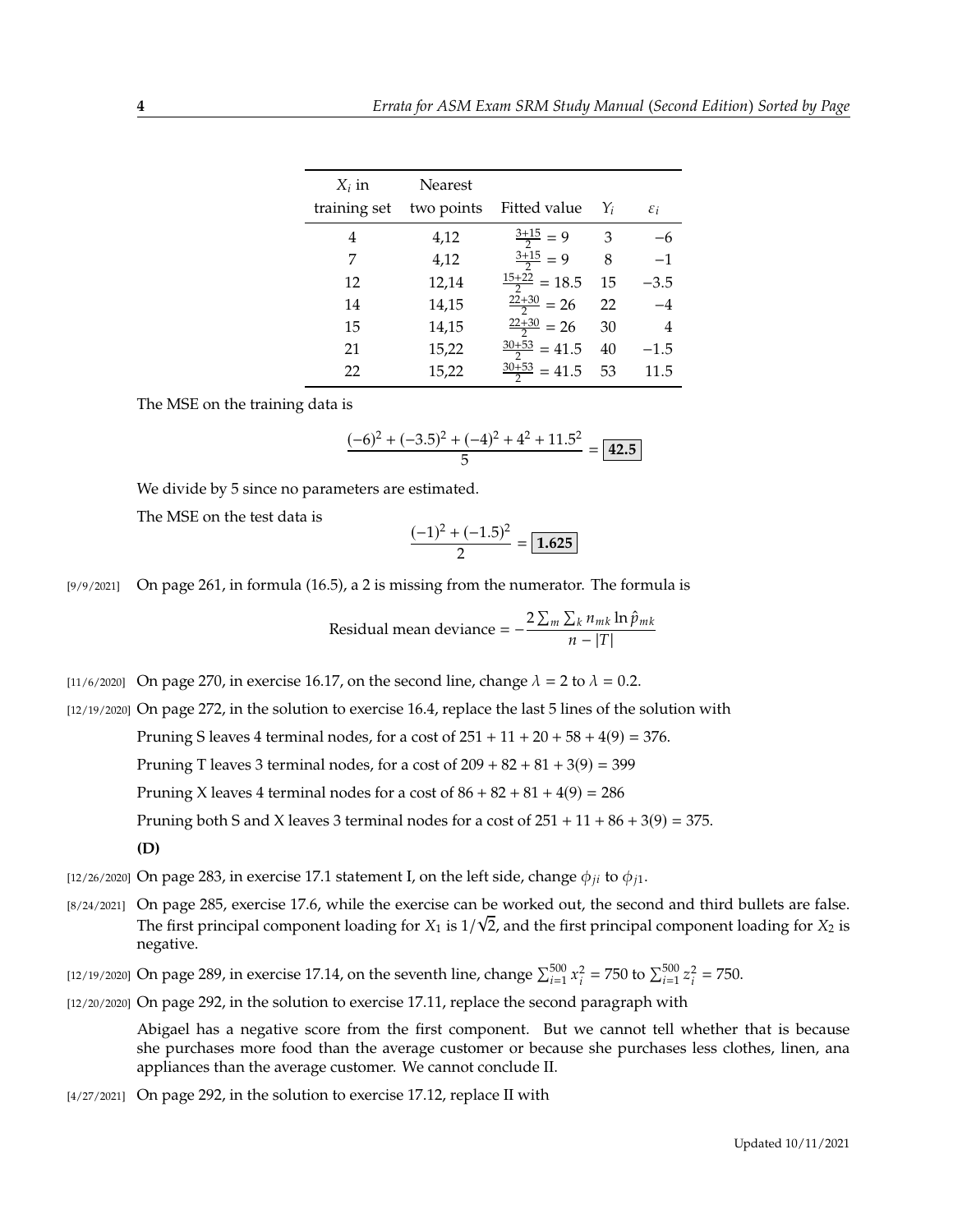When a variable is scaled, it is divided by its standard deviation to make the variance 1. Since the first principal component has maximal variance, it will put lower loading on variables with lower variance. The higher the variance of the original variable, the greater the reduction in loading.

Comparing the unscaled and scaled biplots, we see that X3's loading on the first principal component was significantly decreased whereas the loadings of the other variables on the first principal component were increased. We conclude that X3 has the highest variance.  $\checkmark$ 

- [9/9/2021] On page 297, in the sidebar, 2–3 lines below the displayed equation, switch *i* and *i*<sup>\*</sup>: "once for each *i* (for the first summand) or for each *i*<sup>\*</sup> (for the second summand)" the first summand) or for each  $i^*$  (for the second summand)".
- [12/20/2020] On page 318, on the fourth line of Section 19.6, change "(excess of forecast over actual)  $e_t = \hat{y}_t y_t$ " to "(excess of actual over forecast)  $e_t = y_t - \hat{y}_t$ ".
- [11/18/2019] On pages 318–319 in each of the five formulas in Section 19.6, change the lower limit of the summation from  $t = T_1$  to  $t = T_1 + 1$ .
- [12/20/2020] On page 323, in exercise 19.12 III, change "parameter 0" to "parameter  $\mu_C = 0$ ".
- [8/25/2021] On page 328, change the second line of the solution to exercise 19.22 to

$$
\frac{100}{4} \left( \frac{-1}{2} + \frac{-2}{1} + \frac{3}{6} + \frac{1}{4} \right) = \boxed{-43.75}
$$

[9/9/2021] On page 329, 4 lines from the bottom of the page, the error should be  $y_i - \hat{y}_i$ , reversing the signs of the errors. Thus the last 4 lines on the page should read errors. Thus the last 4 lines on the page should read

$$
\varepsilon_t = y_t - \hat{y}_t = y_t - (78.75 - 0.75y_{t-1})
$$

We cannot calculate  $\hat{y}_1$ , so we can't calculate the first error. The other errors are  $-2.5$ ,  $-0.5$ , 0.25,  $-2.75$ , and <sup>−</sup>2.25. The mean error is <sup>−</sup>1.55. The variance of the error is

$$
\frac{1}{6-3}\left(\left(-2.5 - \left(-1.55\right)\right)^2 + \left(-0.5 - \left(-1.55\right)\right)^2 + \left(0.25 - \left(-1.55\right)\right)^2 + \left(-2.75 - \left(-1.55\right)\right)^2 + \left(-2.25 - \left(-1.55\right)\right)^2\right)
$$
\n
$$
= 2.391667
$$

[8/10/2020] On page 334, in the solution to exercise 20.4, every  $t - 20$  should be t, and the final answer is 5. Replace the solution with

The mean of the series is 50 and the current value  $y_{20} = 60$ , which is 10 higher than the mean. In the forecast of an AR(1) series, each excess of a term over the mean is  $\beta_1$  times the excess of the previous term over the mean. Here,  $\beta_1 = 0.75$ . We want the t such that  $y_t = 53$ , an excess of 3 over the mean, so we want  $10(0.75<sup>t</sup>) < 3$ . Solving for *t*,

$$
10(0.75t) < 3
$$
  
0.75<sup>t</sup> < 0.3  

$$
t \ln 0.75 < \ln 0.3
$$

$$
t > \frac{\ln 0.3}{\ln 0.75} = 4.185
$$

The smallest *t* with  $\hat{y}_{20+t} < 53$  is  $\boxed{5}$ .

[10/11/2021] On page 337, 3 lines above Section 21.2, change  $\hat{y}_{T+1} = \hat{y}_T$  to  $\hat{y}_{T+1} = \hat{s}_T$ .